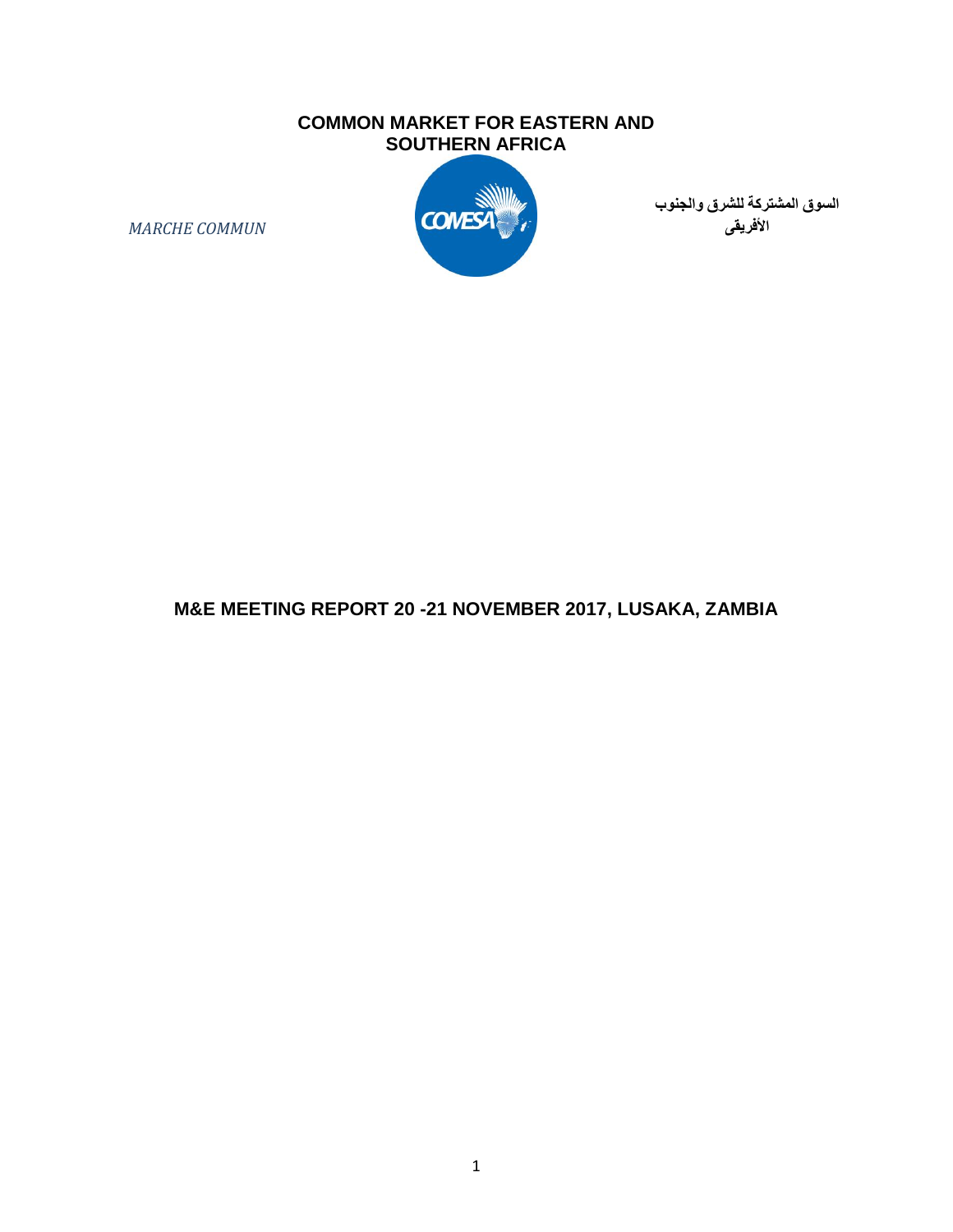## **I. Background**

The Great Lakes Trade Facilitation Project (GLTFP) M&E Operations Manual provides a foundation upon which to promote cross-team and cross- country collaboration and coordination on project M&E. It is a common resource to guide project teams and establish standards in conducting M&E.

COMESA secretariat in collaboration with the three project countries organised a two days workshop to review the GLTFP monitoring and Evaluation Operations Manual held in Lusaka, Zambia from 20-21 March 2018.

The main objectives of the workshops were to review and update the current GLTFP M&E operations manual as well as update project development objectives (PDO) result indicators.

# **II. The workshop**

The workshop was attended by experts from the Project Implementation Unit (PIU) consisting of M&E Experts, the national Coordinator, experts from the Ministry of Trade of the three project countries as well as TIDOs from some borders of the GLTFP implementation borders of Rubavu, Rusizi and Mpondwe.

. The GLTFP Coordinator facilitated the opening session of the workshop which included self-introductions. He then welcomed the participants to the two days meeting and open the training officially. In his opening remarks, the Project Coordinator stressed the important role of the M&E operations manual which is to facilitate consistency in project implementation and data collection across project countries.

## **III. Workshop session**

The two days workshop was facilitated by the regional TIDO - Serge Musana.

The agenda, objectives and expected outcomes from the workshop were highlighted by the project coordinator.

After the introduction, the following presentations were made during the workshop:

1. Presentation of the GLTFP M & E Manual and Role of COMESA Secretariat in Implementation of the Manual, by Project Coordinator, Mr. Thomas Barasa.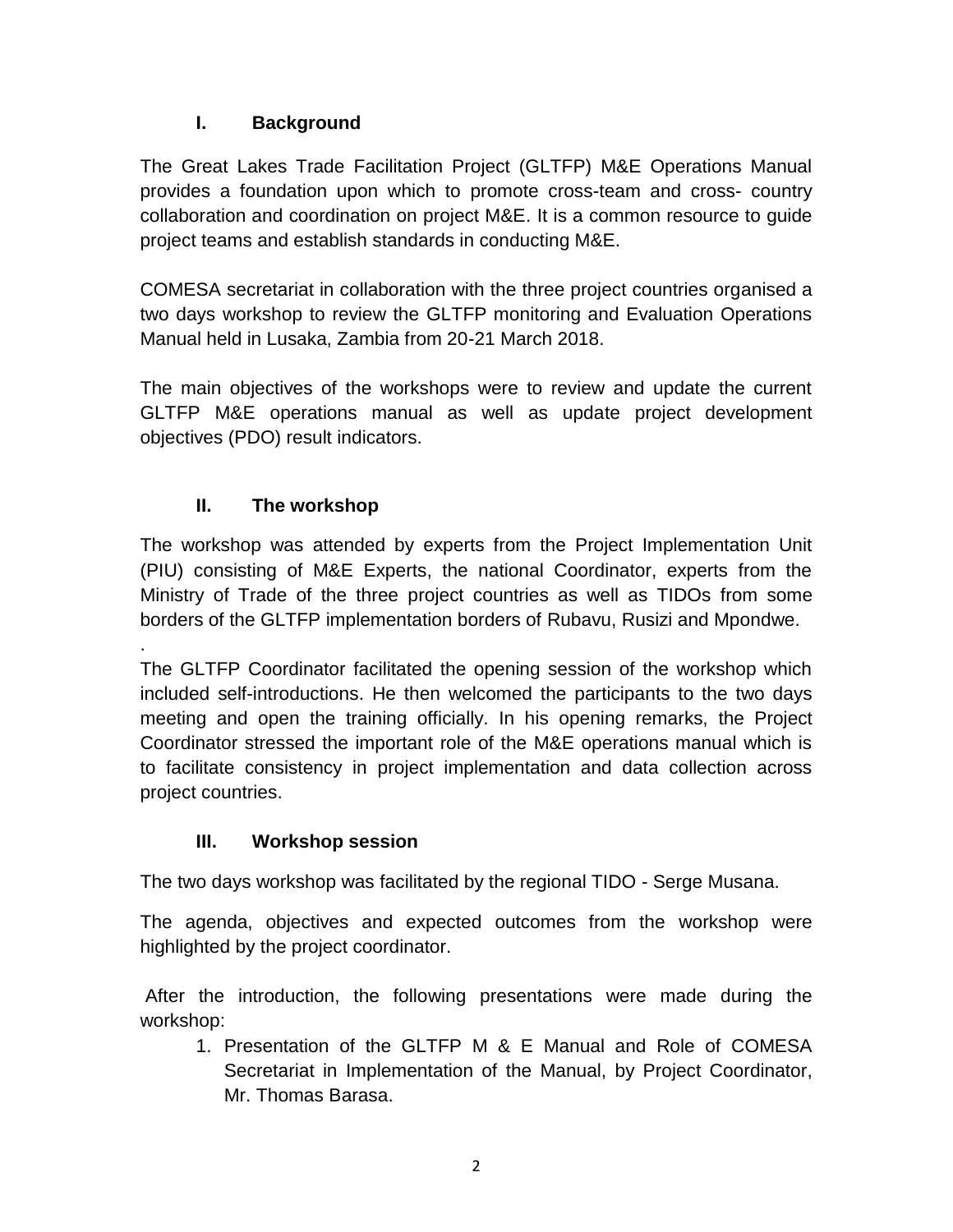- 2. Field Experiences and discussions on Implementation of the M & E Manual-What has worked well, what needs adjustment, by PIU project countries
- 3. Plenary Discussion to share experiences
- 4. Recommendations/proposals for inclusion or deletion in Revised M & E Operations Manual

## **III.1 Presentation and discussion**

## **1. Presentation of the GLTFP M & E Manual and Role of COMESA Secretariat in Implementation of the Manual.**

In his presentation, the Project Coordinator stressed that the GLTFP M&E manual is a common resource to guide project teams and establish standards in conducting M&E. The presenter clarified that the manual will be periodically reviewed and updated to take account of learning gained from use in the field, and to ensure it continues to conform to the GLTFP expectation. The manual is to be a living document to allow the flexibility to make adjustments as needed or as dictated by circumstances on the ground over the life of the project. Thus, the purpose of the workshop is to promote a common understanding and reliable practice of monitoring and evaluation (M&E) for the GLTFP.

Participants observed that there is need to improve data collection so as it helps monitor how we are achieving the objectives and update result framework. It was indicated the project countries should be able to report on result basis. The participants elaborated the concept of gender in regard to cross border trade especially due to the changing roles of men and women in society. The need for focusing on women as well as on men was stressed by participants as a requirement for tailor-made interventions to assist both men and women cross border traders.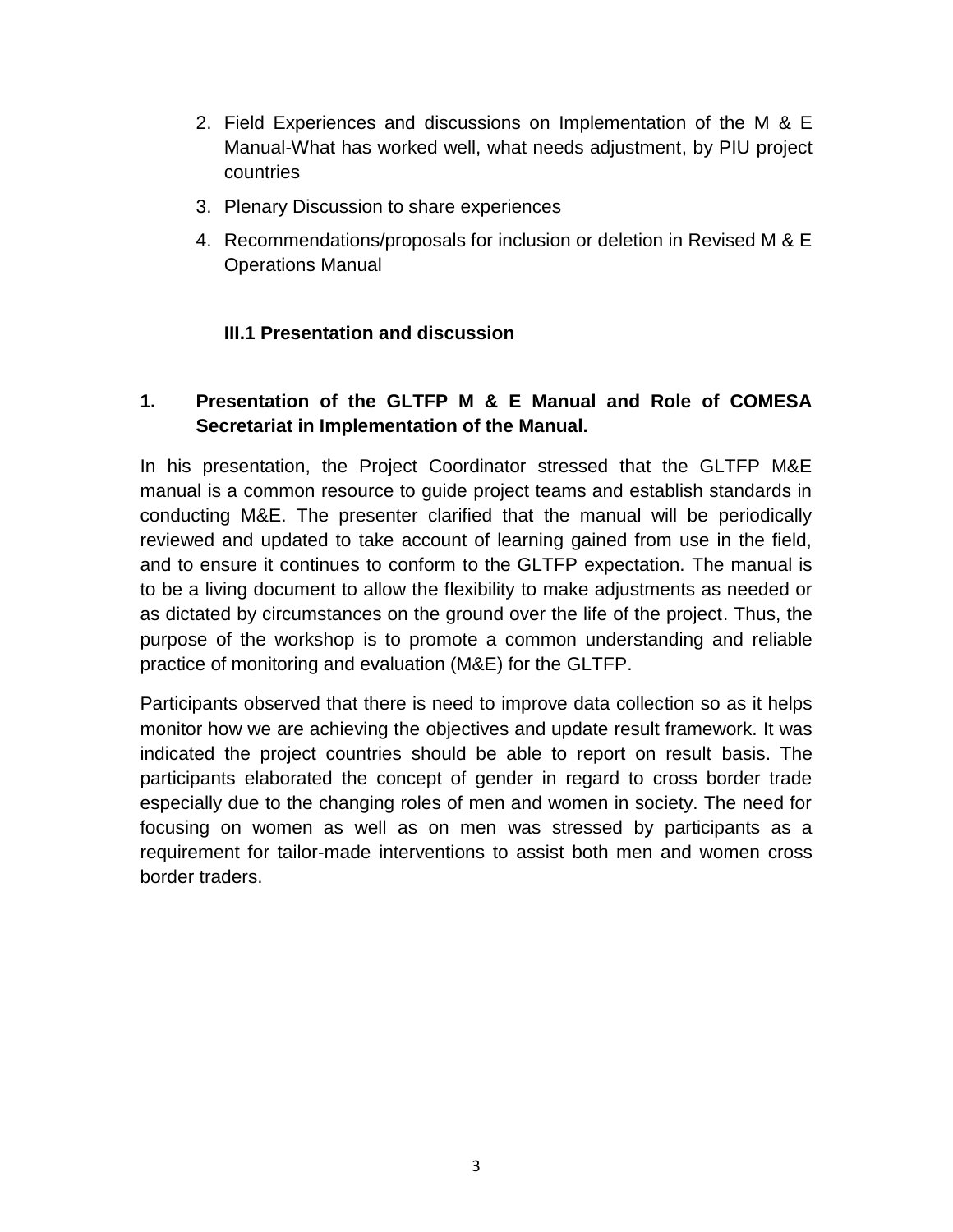**2. Field Experiences and discussions on Implementation of the M & E Manual-What has worked well, what needs adjustment, By PIU project countries**

## **i. DRC**

The presentation was made by Mr. Martin Widjilowu, Coordinator of GLTFP North Kivu.

The presenter emphasized on GLTFP Project Development Objectives (PDO) indicators. These are the principle indicators upon which overall progress and eventual success of the GLTFP will be assessed:

- Average time for traders to cross target border crossings
- Incidence of harassment of small scale traders among female traders
- Value of goods handled through core trade infrastructure (border crossings, border markets, and airport)
- Direct project beneficiaries (required PDO indicator)

The presenter indicated that the time to cross does not improve much because we need to have interventions put in place before starting to monitor the improvement. The expected significant changes will be experienced trough operationalization of the border infrastructures which are still under construction on DRC side. Nevertheless, since September 2017, the survey has been conducted every 2 months. The data collected is still considered as baseline data. The effective monitoring of changes and improvement on time to cross will start being measured upon the completion of the temporary border facilities at Goma and Ruzizi1 borders by end of April 2018.

The data on incidence of harassment of small scale trader is collected semiannually through the perception survey. The presenter stressed that this indicator needs to be reinforced by data collection on Cross Border Trade (CBT). However, this would require COMESA support (as agreed during the Kigali workshop in 2017) in terms of:

- Harmonization of data collection questionnaires among project countries (Rwanda, Uganda and DRC)
- Training of enumerators for the CBT data collection
- Design of the methodology approach relevant to DRC.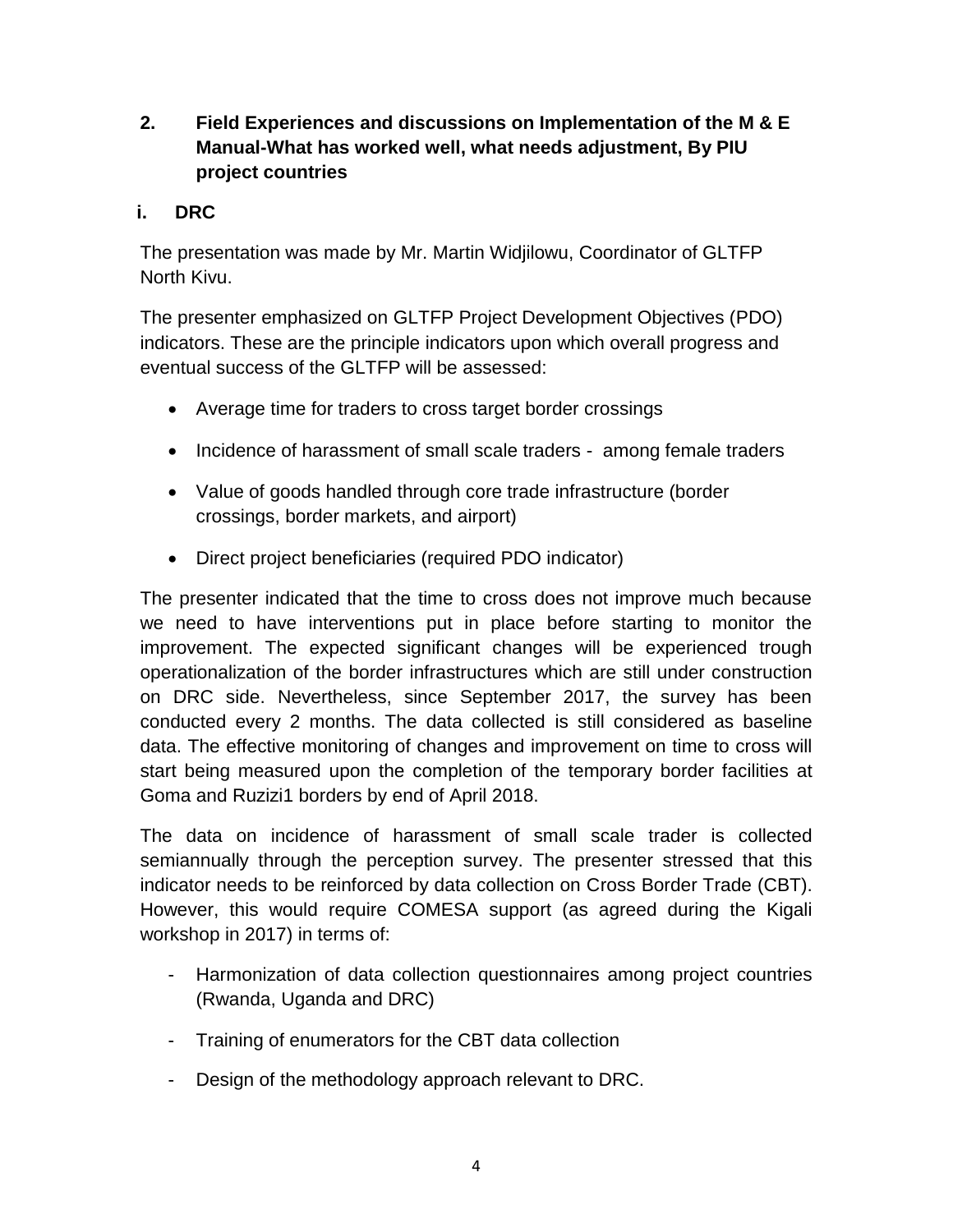The presenter identified some key challenges that need to be addressed as the following, among others:

- Operationalization of Joint Border Committees (JBCs)
- Involvement of the Project coordinator in the JBC activities
- Involvement of the DRC Central Government in the ownership of CBT data collection as is the case of Rwanda and Uganda.

The presenter finally intimated that there is a need to extend the data collection to the level of focus group discussions targeting some traders as well as organizing interviews with the border officers in order to get a compressive perception of the incidence of harassment of small scale traders and perceptions about the provision of services at the border.

### **ii. Uganda**

The presentation was made by Mr. John Mayende, expert from the Uganda Bureau of Statistics.

The presenter indicated that Uganda Bureau of Statistics is the leading institution and works with other agencies in capturing data related to the GLTFP PDO Indicators.

Uganda has conducted its first time to cross and perception survey. It was observed that certain challenges that are affecting directly the performance of the key indicators. In sum, the challenges consist of:

- Language barriers: enumerators face problems to communicate with traders who do not understand the language spoken at the border and hence fail to capture revenant data
- Scattered offices: time consuming by traders when moving from one office to another
- Lack of awareness by border authorities about the time of survey occurrence: difficulties for enumerators to conduct survey on Congo side given the lack of support in term of facilitation by the border authorities.

The presenter also identified the need to conduct focus group discussions to enhance understanding of quantitative data being captured as the numbers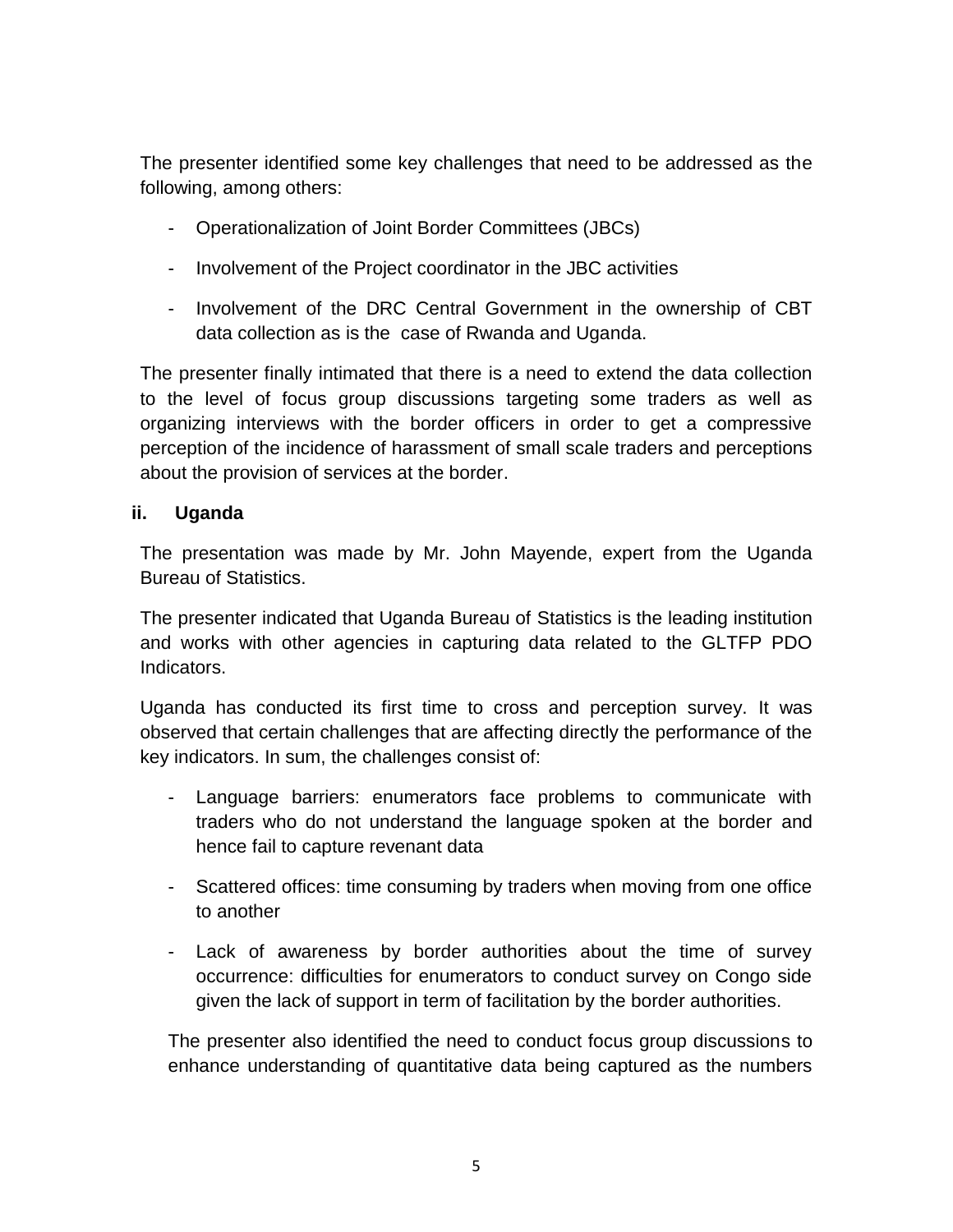had ''stories'' behind them. It was also observed that the survey would need to focus on two types of data:

- Formal: what time people spend taking into account the intervention. What is the real time for formal processing and crossing?
- Informal: time to cross when someone is not going through the formal offices.

It was also observed that there is a need to harmonize the process and formality at border for instance, improve and provide the border agencies on DRC side with adequate ICT equipment that can contribute to provision of a rapid service to cross border traders. Having all the process for crossing border harmonized, the performance would be measured given the same level of process/facilities on both sides of the border crossing.

The discussion on field experiences on Implementation of the M & E Manualrevealed that the monitoring exercise has appeared to be difficult at the moment as no infrastructure has been put in place and all data collected are considered as baseline data until the facilities will be completed and operationalized in order to perceive what changes taken place. Many indicators are related to improvement of infrastructure facilities at the borders.

#### **iii. Rwanda**

The presentation was made by Mr. Edouard, TIDO of Rusizi1.

The presenter indicated that data collection for time to cross the border and perception survey at Rusizi I and Rubavu is conducted regularly after two months. Happy or not devices will be installed at Rubavu and Rusizi1. This has been approved by the development partners. The procurement process is ongoing.

In Rwanda, given the existing facilities, it would be possible to monitor the performance after improving services delivery at the border through capacity building, awareness campaign on COMESA charter and full implementation of STR at the project borders.

The discussion identified key areas that need to be captured in the M&E operation manual. The key areas identified were:

Time to cross survey changed to be every two months. Necessity to increase the number of days to 4 days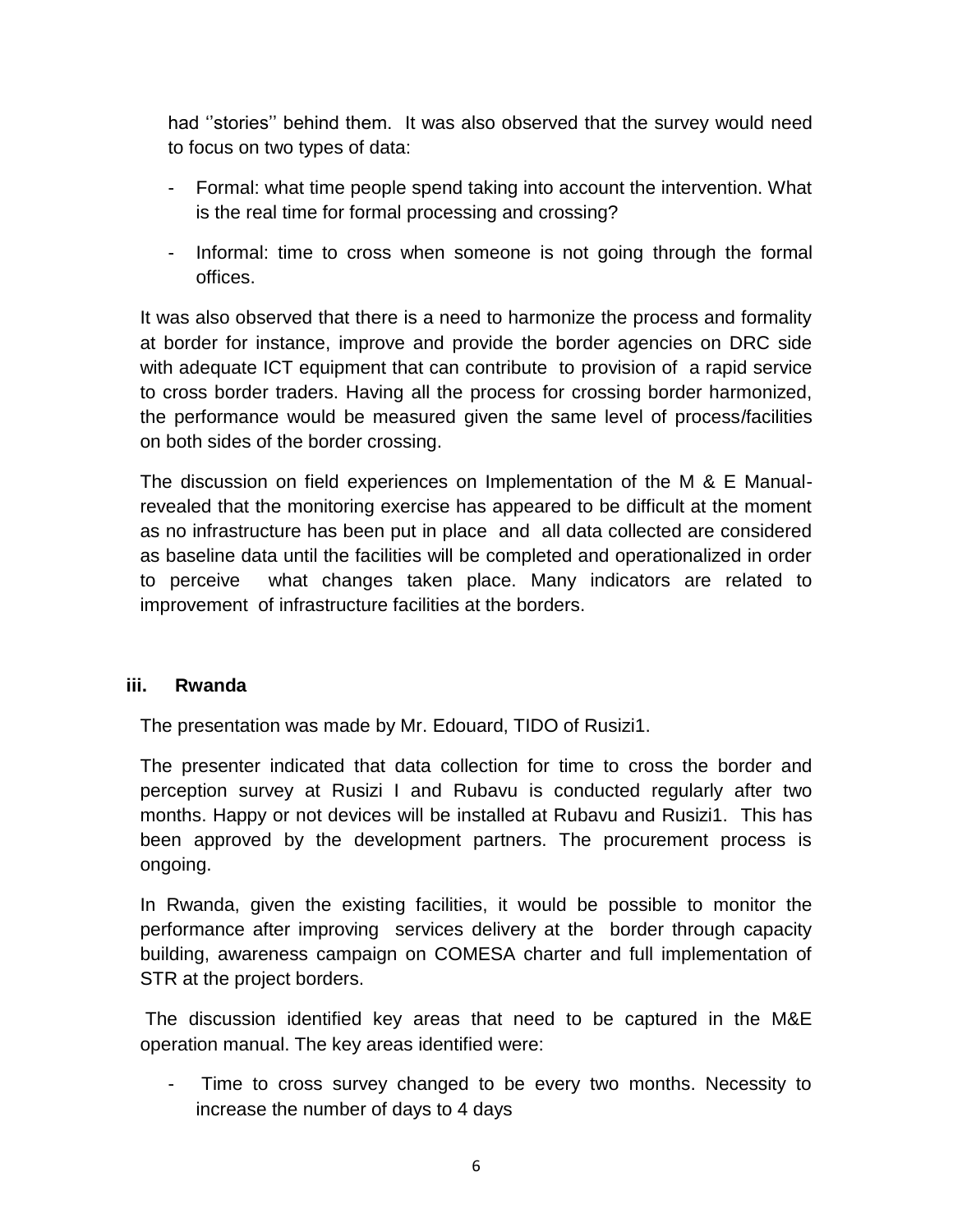- Include the implementation of STR in the operations manual. The discussion pointed out that there is need to fast track the implementation of STR at the Uganda- D.R. Congo border and Rwanda – DR Congo. Data need to be collected on STR so that the impact of STR implementation can be monitored.

### **3. Plenary Discussion to share experiences**

During the plenary discussion, the experts identified areas for improvement as follows:

- i. The M & E Survey should provide information on level of implementation
- ii. There is need to repopulate the baselines and targets
- iii. The surveys should target separately both formal and informal traders on the number of traders, the volume of trade and perception
- iv. Perception surveys should also target operators
- v. Time to cross the border should be a total of the different time taken through the formal processes. This will tell where there are delays in the process of crossing
- vi. Include focus group discussions to cross check quantitative data collection
- vii. Consider exchange of survey teams
- viii.Consider joint surveys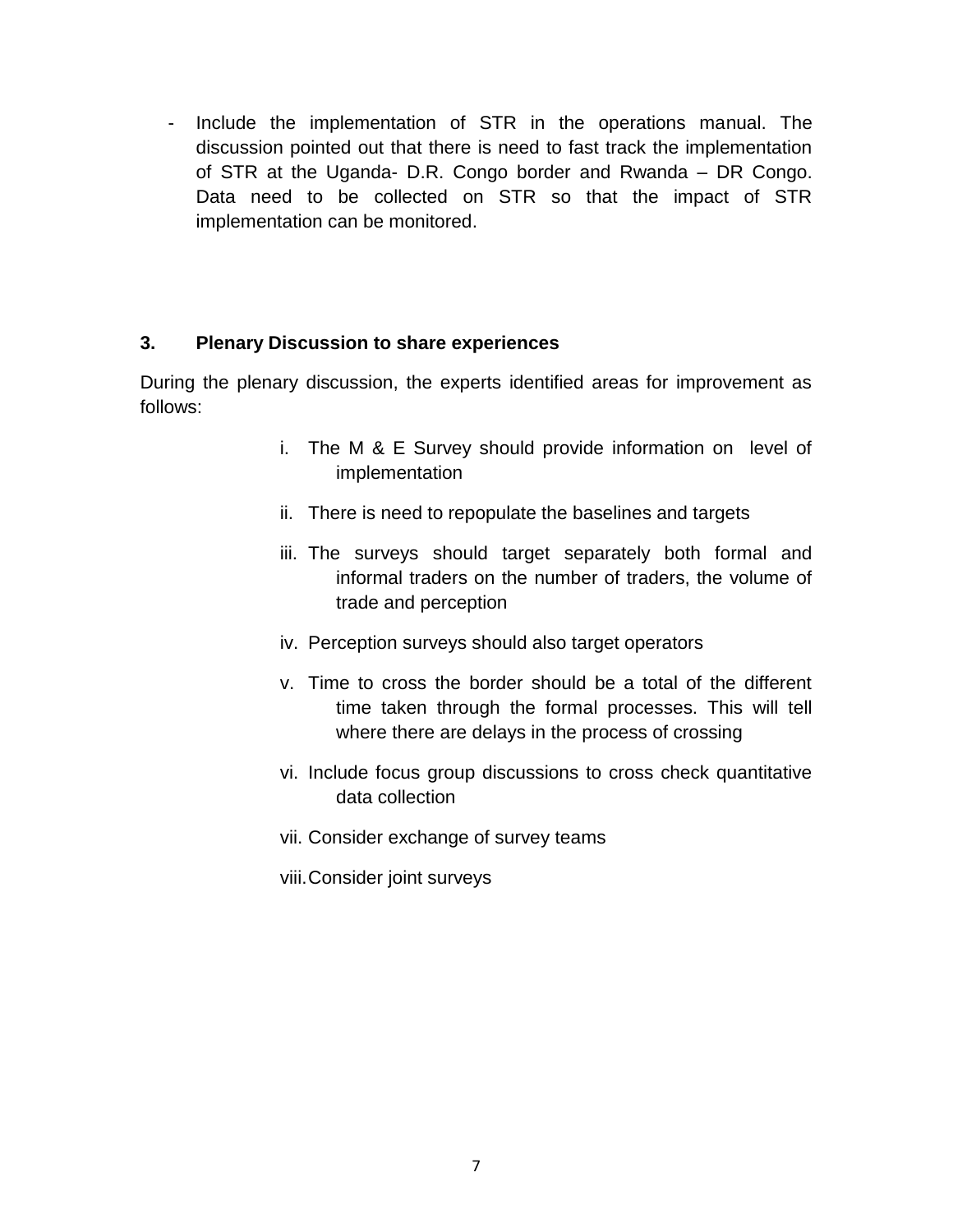# **4. Recommendations/proposals for inclusion or deletion in Revised M & E Operations Manual**

# **4.1 Proposed review of the M&E operations manual**

| <b>INDICATORS</b>                                                                                                                                                                                                                                                                                                                                                                     | <b>TIMELINE</b>      | <b>RESPONSIBLE</b>                                                       | <b>RECOMMENDATIONS</b>                                                         |
|---------------------------------------------------------------------------------------------------------------------------------------------------------------------------------------------------------------------------------------------------------------------------------------------------------------------------------------------------------------------------------------|----------------------|--------------------------------------------------------------------------|--------------------------------------------------------------------------------|
| Border crossing time, incidences of harassment of small<br>scale traders, value of goods and beneficiaries of the<br>project are the 4 indicators whose reporting proves<br>impossible to achieve due to lack of prerequisites to be<br>used to measure the performance of service.<br>These prerequisites must be hierarchical and defined in<br>terms of time of their achievement. | Average of 5 minutes | <b>GLTFP</b><br><b>MINICOM DRC</b><br><b>COMESA</b><br><b>World Bank</b> | Rigorous monitoring by the<br>Governments, COMESA and the<br><b>World Bank</b> |
| ❖ Case of Ruzizi (Bukavu DRC): Some<br>infrastructures under construction by GLTFP are<br>nearing completion.<br>Lack of training on informal trade.                                                                                                                                                                                                                                  |                      |                                                                          |                                                                                |
| ❖ GOMA: Same problems and the cabinet must<br>finalize the Redevelopment and Reinsertion Plan                                                                                                                                                                                                                                                                                         |                      | <b>GLTFP</b><br><b>COMESA</b>                                            | Consider the involvement of<br>authorities in the implementation<br>work.      |
| ❖ BUNAGANA: it is necessary to define in clear<br>terms the preliminaries of the activities to be<br>conducted on ground.                                                                                                                                                                                                                                                             | End of April         |                                                                          |                                                                                |
| * KASINDI: Idem Bunagana: and the particularity<br>concerns the environmental and social studies that<br>must be finalized.                                                                                                                                                                                                                                                           | End of April         |                                                                          | Develop data collection tools and<br>adequate training of Enumerators.         |
| MAHAGI: The popularization of the STR,<br>❖<br>intervention or involvement of other donors,<br>communication, joint training should be fully                                                                                                                                                                                                                                          |                      |                                                                          |                                                                                |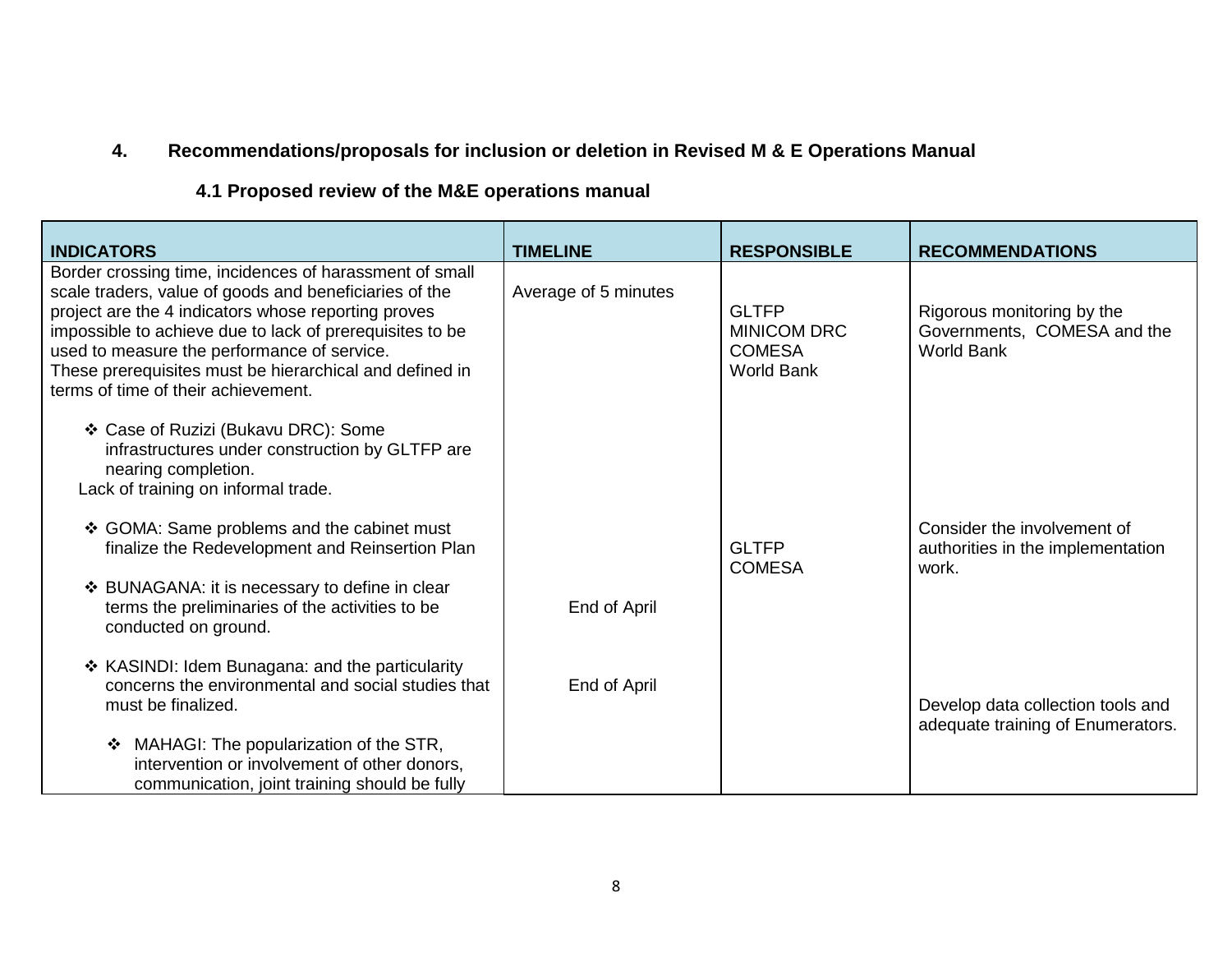| implemented.                                                                                                                                                                                                                                                                                                                                                      |                                                           |                                                   |                                                                  |  |  |
|-------------------------------------------------------------------------------------------------------------------------------------------------------------------------------------------------------------------------------------------------------------------------------------------------------------------------------------------------------------------|-----------------------------------------------------------|---------------------------------------------------|------------------------------------------------------------------|--|--|
| ❖ RUSIZI 1 'RWANDA: The necessary infrastructures<br>are in progress.                                                                                                                                                                                                                                                                                             |                                                           |                                                   |                                                                  |  |  |
| ❖ RUBAVU: no infrastructure activities, but<br>involvement of other donors, TMEA (TradeMark<br>East Africa).                                                                                                                                                                                                                                                      |                                                           |                                                   |                                                                  |  |  |
| 2nd: UPDATE OF METHODS                                                                                                                                                                                                                                                                                                                                            |                                                           |                                                   |                                                                  |  |  |
| Increase by 2 days the fortnightly and even semi-<br>$\bullet$<br>annual survey,<br>For data collection, it is necessary to innovate<br>instruments to facilitate this exercise, such as the<br>use of smartphones and tablets<br>Improve follow-up in the reporting,<br>Set the timing for the transmission of reports and<br>for publication on the website.    | <b>COMESA</b>                                             | Governments<br><b>World Bank</b><br><b>COMESA</b> | Start data collection as soon as<br>possible.                    |  |  |
| <b>SUSTAINABILITY</b>                                                                                                                                                                                                                                                                                                                                             |                                                           |                                                   |                                                                  |  |  |
| It should be noted that sustainability involves certain<br>preconditions, namely :<br>Involvement of Governments as beneficiaries,<br>$\circ$<br>Request the extension of the project,<br>$\circ$<br>Incitement and involvement of the Government and<br>$\circ$<br>border officials,<br>Absence of some Member Countries in activities or<br>$\cap$<br>meetings. | Sustainability must be<br>achieved as soon as<br>possible | Governments<br><b>COMESA</b><br>the WB            | Continuous monitoring by the<br>Government,<br>COMESA and the WB |  |  |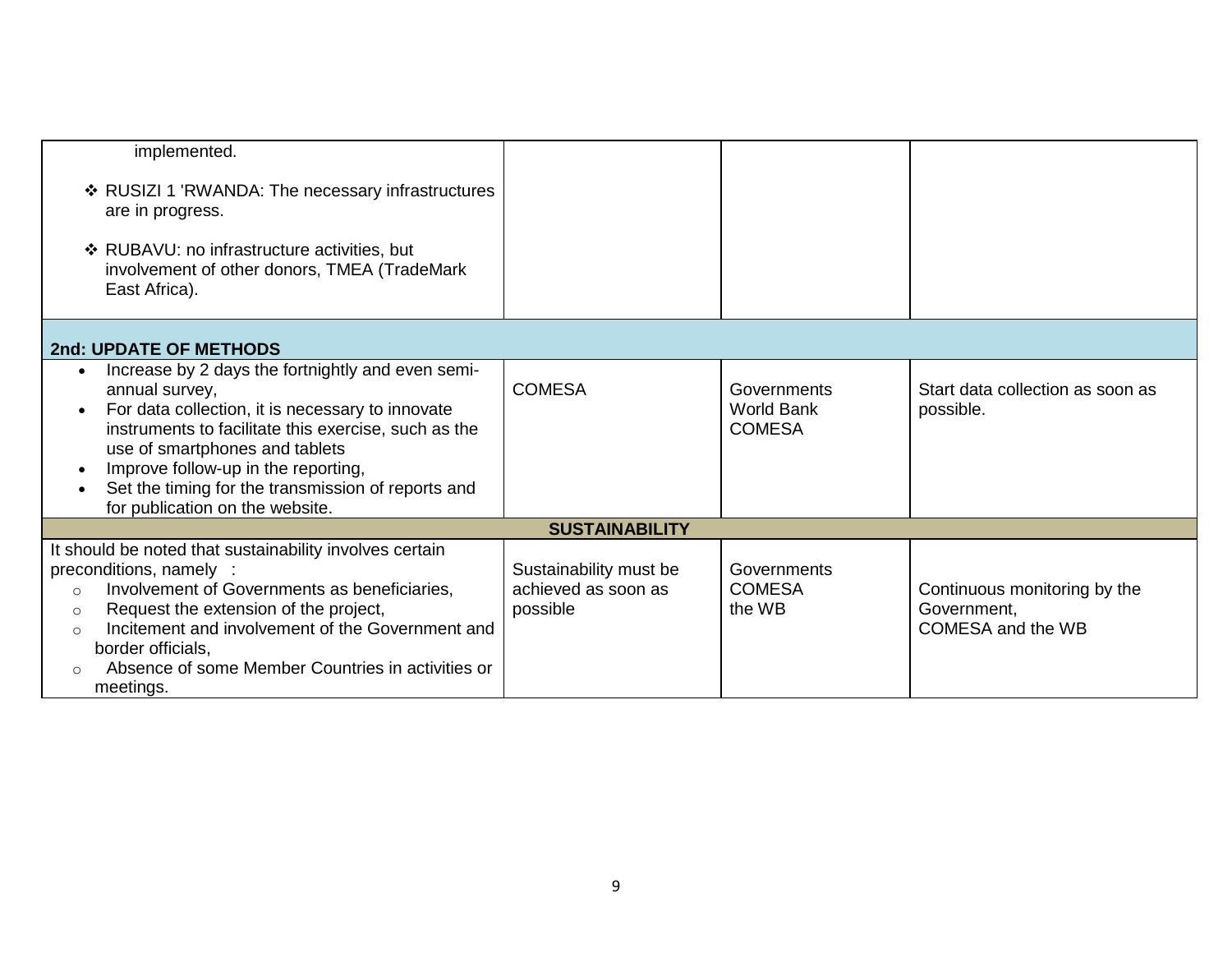## **IV. AOB**

Country delegates noted that the DSA revision from \$ 250 to \$ 40 is not acceptable. They clarified that when a delegate is on duty outside his country, the DSA that his country pays him is \$ 300. The DSA received by country delegates takes into account several aspects including:

- The contribution of expertise in the meeting,
- The risk incurred during the trip
- The dignity of the person.

As a result, delegates from countries participating in the M & E workshop unanimously indicated that the next time COMESA Secretariat convenes a meeting that requires country participation, the DSA issue should be resolved in advance, otherwise the delegates of the countries will decline their participation altogether.

Alternatively, if COMESA is not able to pay delegates the full DSA, they proposed that COMESA should specify in the letter of invitation that each country pays for the participation costs of its delegates.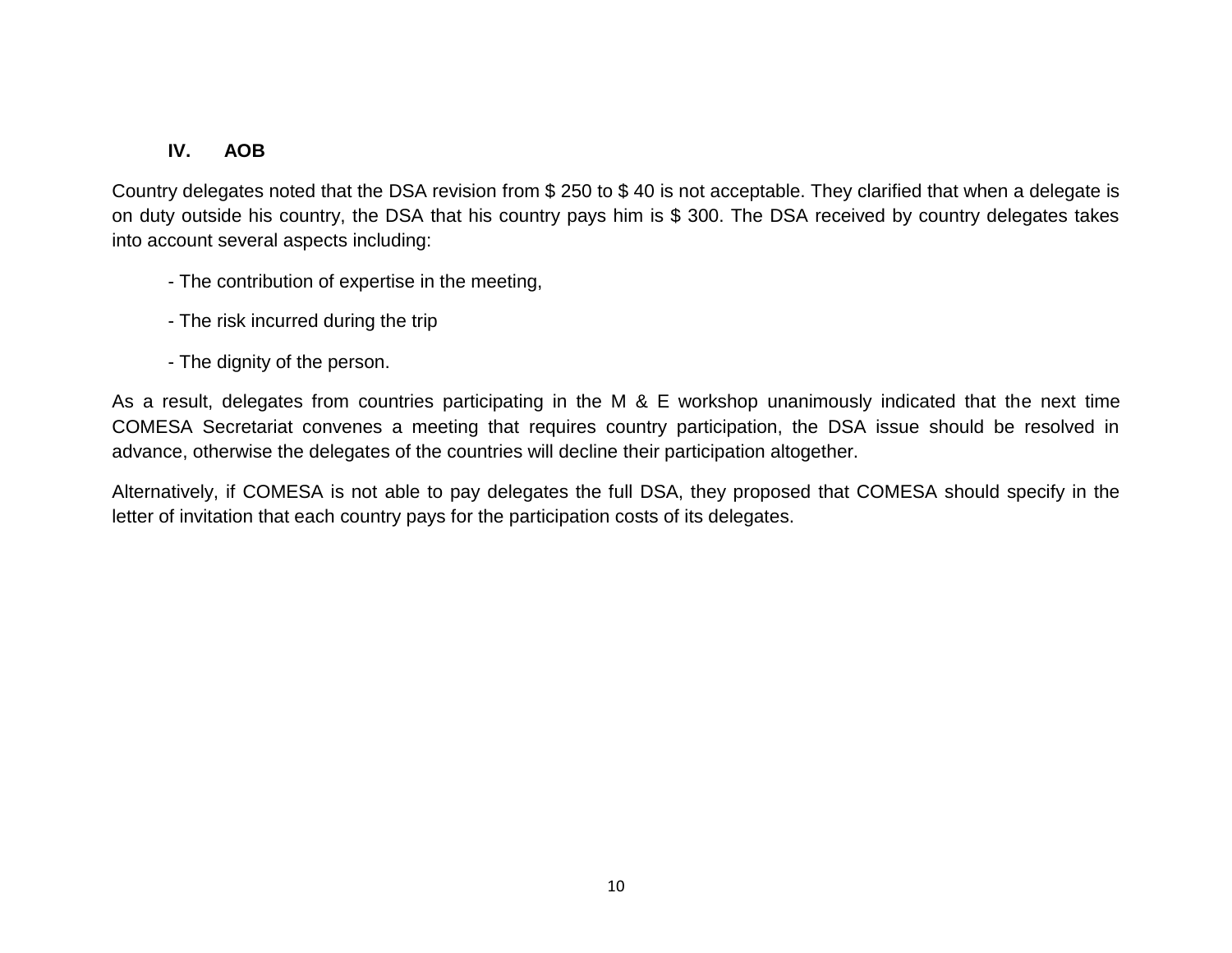## **PARTICIPANTS**

### **DR CONGO**

- 1. Martin Widjilowu, Provincial Coordinator, PFCGL, Tel: +243 81997 7771, Email: [widjilowu@yahoo.fr](mailto:widjilowu@yahoo.fr)
- 2. Bucekuderhwa Bashile, Provincial Coordinator, Ministere de Commerce, Tel: +243 99593 6585, Email: [bucekuderhwa.boshiye@ucbukaru.ac.cd](mailto:bucekuderhwa.boshiye@ucbukaru.ac.cd)
- 3. Millan BONDENGA, Adviser to the Minister of External Trade DRC

### **RWANDA**

- 1. Edouard Kizungu, Trade Information Desk Officer, B.P. 306 Cyangugu, Rwanda, Tel: +250 78829 7973, +250 72829 7973, Email: [edo.kizungu@yahoo.fr](mailto:edo.kizungu@yahoo.fr)
- 2. Beatrice Mukazayire, TIDO, Tel: +250 78328 5694, Email: [mamasonia45@gmail.com](mailto:mamasonia45@gmail.com)
- 3. Solange MUHIKUWABO, GLTFP-PIU Rwanda data collection Assistant
- 4. Carpophore GAKIRE, GLTFP- PIU Rwanda data collection
- 5. Uwamahoro Alphonsine, TIDO, Email: [infobureau.rbvu@gmail.com](mailto:infobureau.rbvu@gmail.com)

### **UGANDA**

- 1. Kiiza David Amooti, Senior Industrial Officer, Ministry of Trade, Industry and Cooperatives, P. O. Box 7103, Kampala, Uganda, Tel: +256 77261 2509, Email: [dkiiza@gmail.com](mailto:dkiiza@gmail.com)
- 2. Muhindo Eri, Trade Information Desk Officer, Mpondwe Border, Tel: +256 77754 8969, +256 75054 8969, Email: [erimuhindo@gmail.com](mailto:erimuhindo@gmail.com)
- 3. Steven KAMUKAMU, Coordinator, PIU Uganda
- 4. John